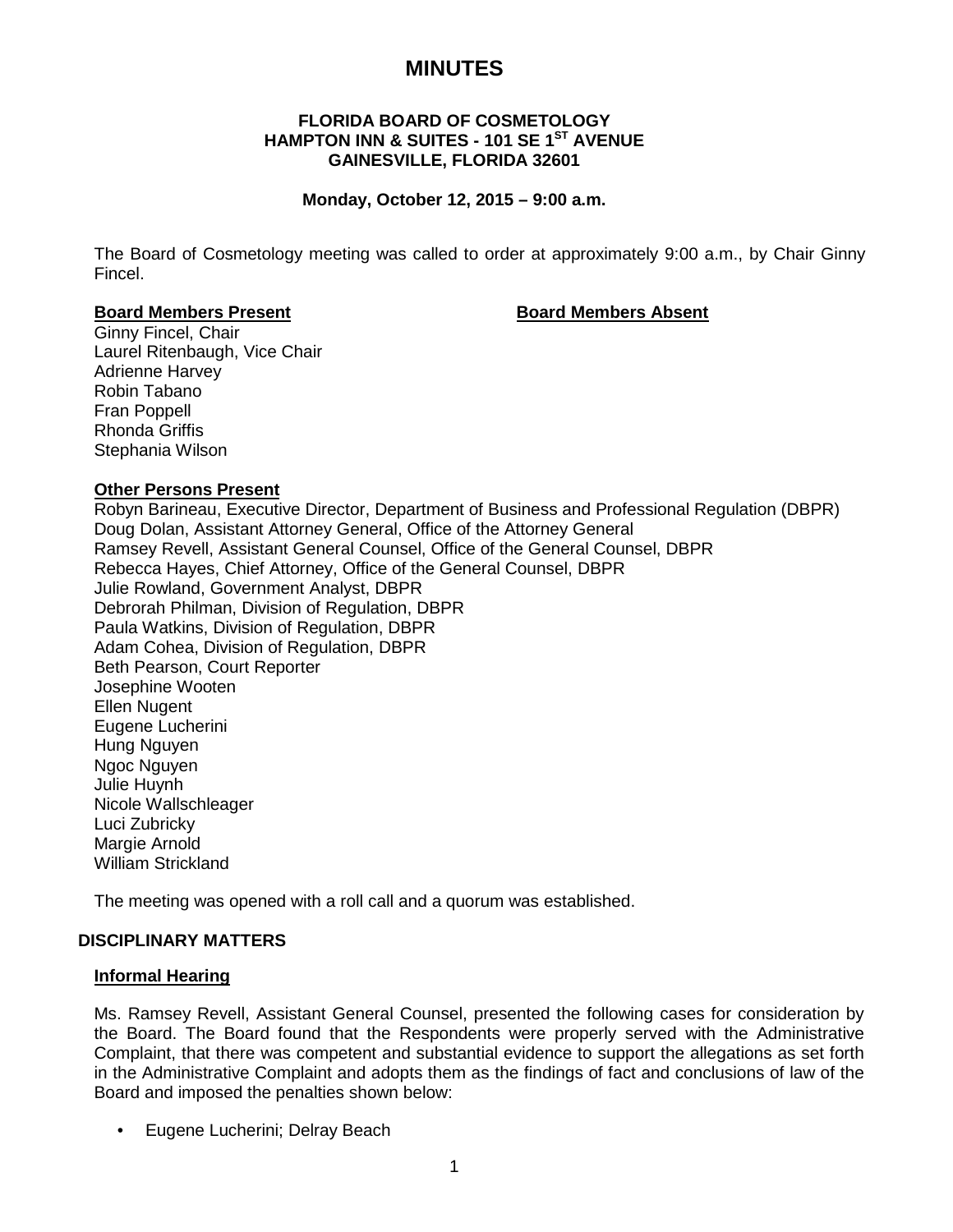Case No. 2014037038 \$500 fine and \$13.55 costs to be paid within six months

- Melanie's Nails and Skin Care; Ft. Lauderdale Case No. 2014038142 \$500 fine and \$23.13 costs to be paid within six months
- Images by Ellen; Hampton Case No. 2015001153 \$500 fine and \$138.71 costs to be paid within six months
- Rory Ashmore; Lakeland Case No. 2014035889 \$500 fine and \$235.51 costs to be paid within six months
- P & L Nails and Phuong Nguyen; MacClenny Case Nos. 2015012340 & 2015015120 \$500 fine and \$259.41 costs to be paid within six months
- Vanity and Leesa Gigliotti; South Daytona Case Nos. 2015005993 & 2015006016 Ms. Revell requested that the cases be pulled from the agenda
- Luisa Beauty Salon; Miami Case No. 2014047397 \$300 fine and \$145.96 costs to be paid within six months

# **Motion for Waiver of Rights and Final Order**

Ms. Revell presented the following cases for consideration by the Board. The Board found that the Respondents were properly served with the Administrative Complaint, the Respondents failed to respond within 21 days thereby waiving their right to elect a hearing in this matter, that the Board accept the allegations as stated in the Administrative Complaint and adopt them as the findings of fact and conclusions of law of the Board and imposed the penalties shown below:

- Regal Nails Salon & Spa and Vinh Nguyen; Lake Park Case Nos. 2014026308 & 2014030370 \$1,700 fine and \$271.79 costs to be paid within six months
- Liviany Caez; Orlando Case No. 2014031621 \$500 fine and \$466.70 costs to be paid within six months Revocation of license CL1218902
- Drop Zone; Jacksonville Case No. 2014042319 \$1,500 fine and \$212.20 costs to be paid within six months 30 days suspension against license CE84444
- Evelyn Ullola-Perez; Miami Case No. 2015001850 \$500 fine and \$39.05 costs to be paid within six months
- Kari Kmetz; Maitland Case No. 2014052937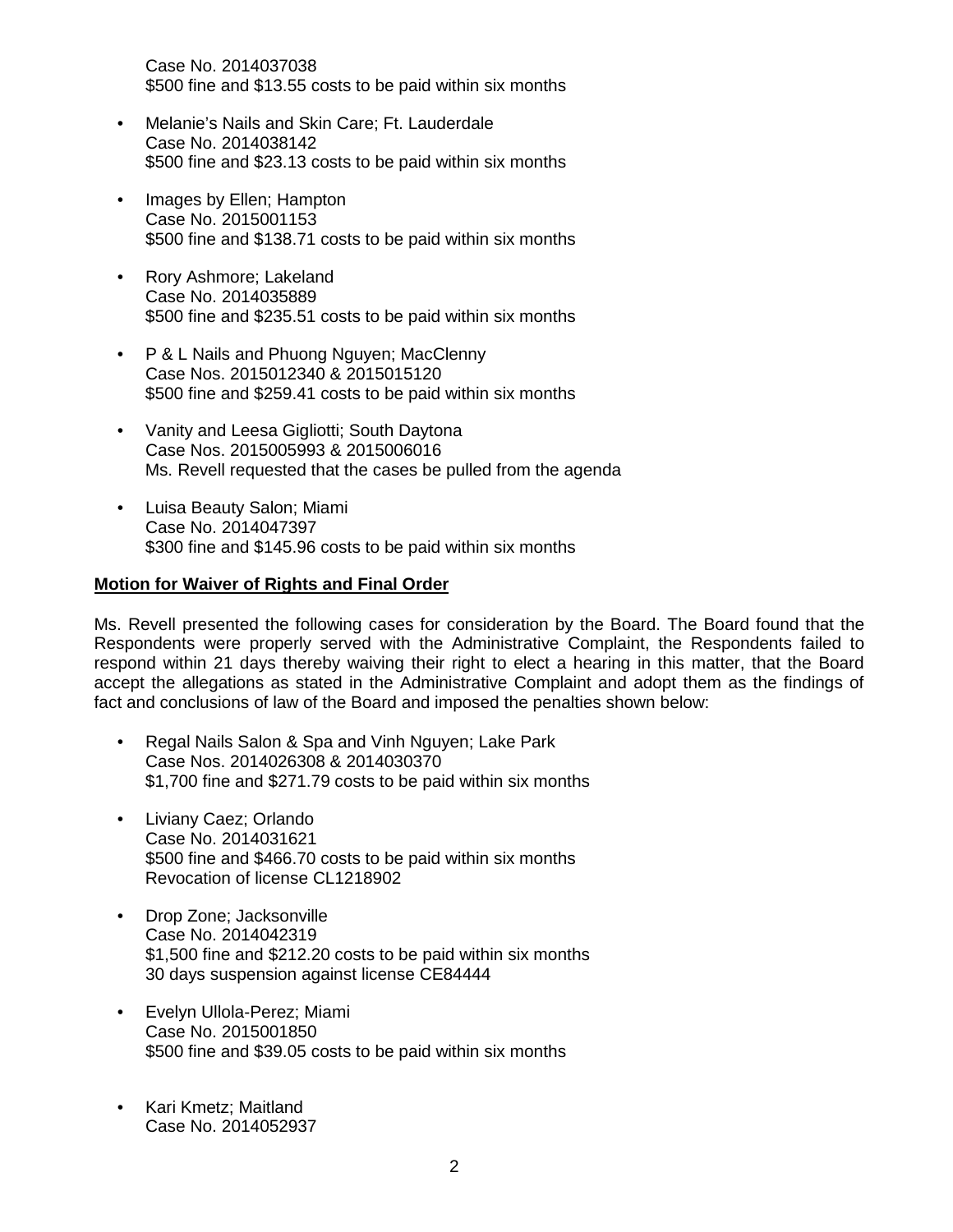\$500 fine and \$181.60 costs to be paid within six months

- Ashlie Konradi; West Palm Beach Case No. 2014052885 \$500 fine and \$98.27 costs to be paid within six months
- Love Nails and Jimmy Van; Stuart Case Nos. 2014053482 & 2015003089 \$1,350 fine and \$263.45 costs to be paid within six months 30 days suspension against license FV547170 and re-inspection with 30 days
- Cozy Hair Studio; Opa Locka Case No. 2015009129 \$500 fine and \$29.12 costs to be paid within six months
- Atiun Hunter; Tampa Case No. 2014052931 The Board tabled this case until the January 11-12, 2016, Board meeting
- Alley Shop; Coral Gables Case No. 2015005296 \$400 fine and \$42.07 costs to be paid within six months
- Hot Headz Hair Salon; Trinity Case No. 2015003939 \$450 fine and \$125.42 costs to be paid within six months
- Lovely Nails; Ft. Lauderdale Case No. 2015015297 \$500 fine and \$152.15 costs to be paid within six months

# **Settlement Stipulation**

Ms. Revell presented the following cases for consideration by the Board. The Board moved to adopt the Stipulation of the parties as the Board's final action in this matter and incorporate it and all of its terms into a final order and imposed the penalties shown below:

- US Nails and Thuy Tran; Palm Beach Gardens Case Nos. 2014048047 & 2014049368 \$850 fine and \$288.12 costs to be paid within six months
- Dragon Nails Spa; St. Petersburg Case No. 2014002173 \$500 fine and \$189.70 costs to be paid within six months
- Star Glamour Shears; Callahan Case No. 2015008999 \$500 fine and \$168.20 costs to be paid within six months
- Hair 2000; Miramar Case No. 2015010264 \$450 fine and \$34.63 costs to be paid within six months
- Amy's Nail; Jacksonville Case No. 2015007153 \$500 fine and \$122.68 costs to be paid within six months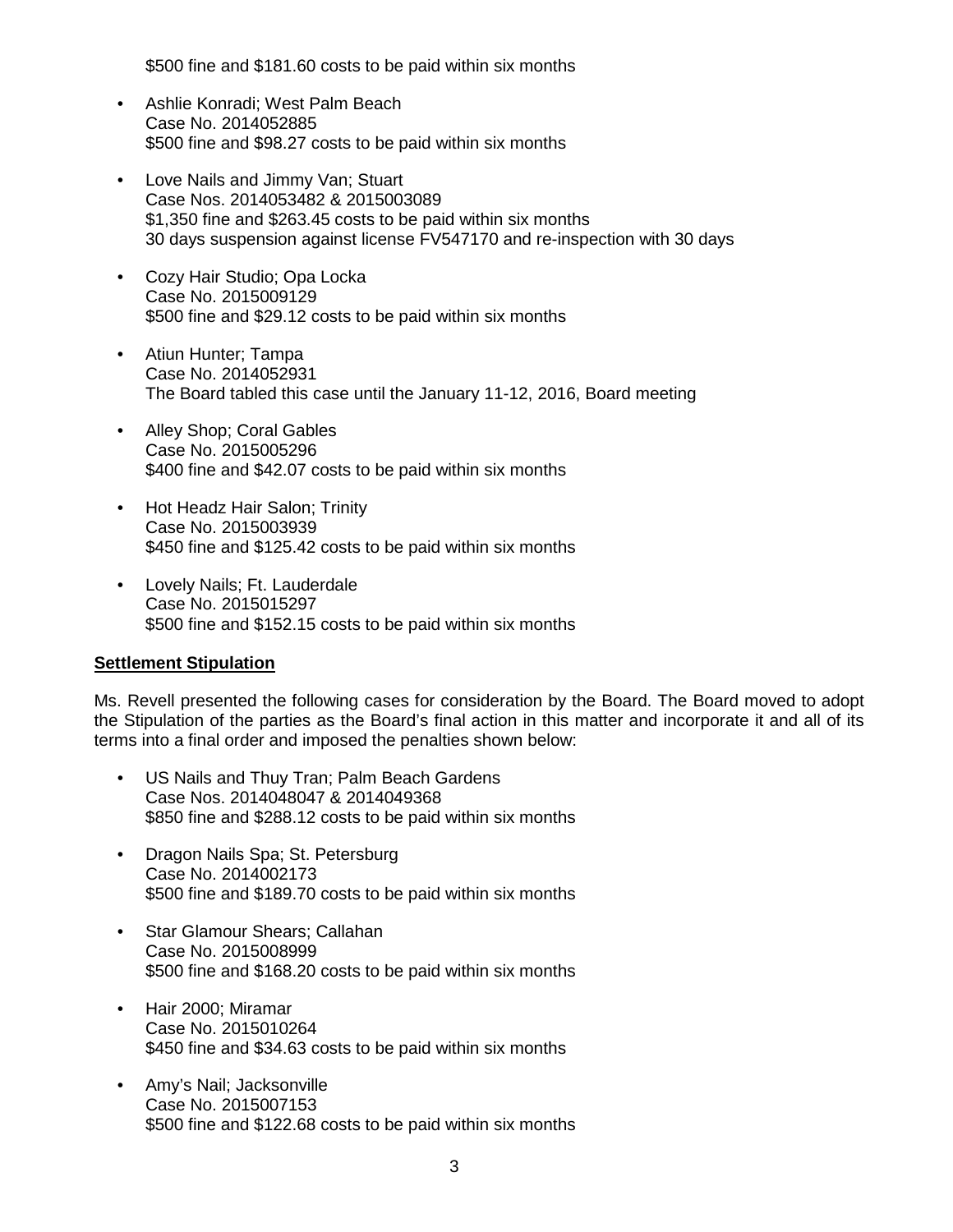- Nails.com and Xuyen-Chau Tran; Jacksonville Case Nos. 2015001799 & 2015012286 \$500 fine and \$284.46 costs to be paid within six months
- Red Nails and Anh Nguyen; MacClenny Case Nos. 2015012328 & 2015014470 \$500 fine and \$329.48 costs to be paid within six months
- CT Nails and Trang Ngoc Vo; Lake Park Case Nos. 2015003689 & 2015004030 \$700 fine and \$288.45 costs to be paid within six months
- Fantastic Nails of Tampa; Brandon Case No. 2014048247 \$700 fine and \$139.72 costs to be paid within six months
- Mylin Nails Spa and My Linh Sigurdsen; Jensen Beach Case Nos. 2015003918 & 2015006192 \$450 fine and \$267.45 costs to be paid within six months
- Angela Mowry; Trinity Case No. 2015007076 \$450 fine and \$139.72 costs to be paid within six months
- Sharonda Hall; Deltona Case No. 2015011180 \$500 fine and \$263.25 costs to be paid within six months
- Yvon Nails II and Tung Nguyen; Ocala Case Nos. 2015012505 & 2015012987 \$500 fine and \$556.33 costs to be paid within six months
- Phat Fadez; Miami Case No. 2015003976 \$500 fine and \$27.66 costs to be paid within six months
- Cobe Nails and Ann Nguyen; Port St. Lucie Case Nos. 2015006641 & 2015009904 \$1,200 fine and \$255.45 costs to be paid within six months
- Brow Arc; Port St. Lucie Case No. 2015010491 \$350 fine and \$152.23 costs to be paid within six months
- Le Thi Nguyen; Miramar Case No. 2015015704 \$500 fine and \$126.14 costs to be paid within six months
- # 1 Nails PSL and Amy Tu; Port St. Lucie Case Nos. 2015004145 & 2015007366 \$700 fine and \$271.79 costs to be paid within six months

# **Motion to Vacate Final Order**

Steven Bryan; Bonifay; Case No. 2005026097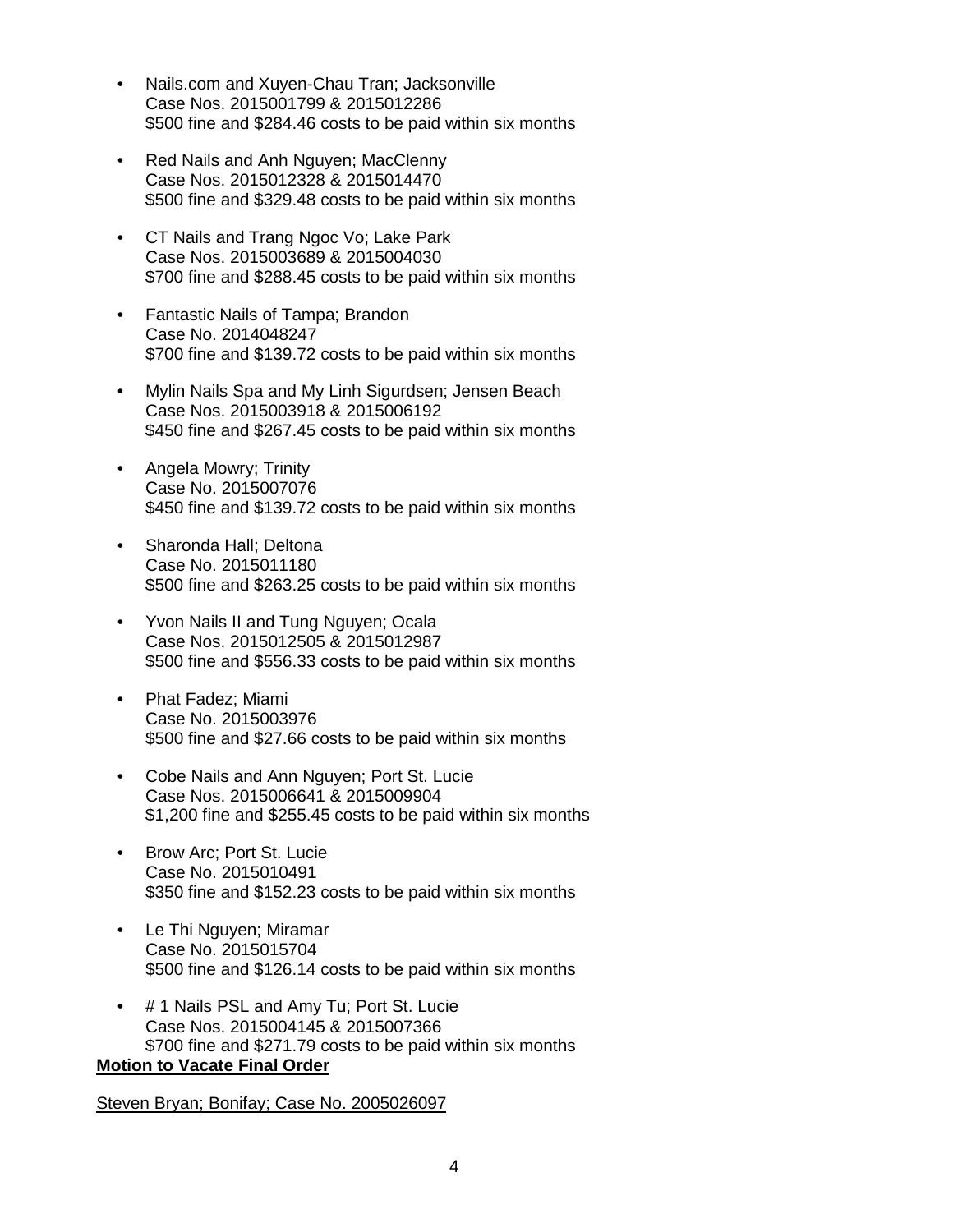The Respondent was not present for the meeting. Vice Chair Laurel Ritenbaugh moved that the Board vacate the final order that was filed on June 29, 2005. Ms. Adrienne Harvey seconded the motion and the motion passed unanimously.

# **Motion for Reconsideration**

# Ana Rodriguez; Miami; Case No. 2014050380

The Respondent was not present for the meeting. Ms. Robin Tabano moved that the Board vacate the final order that was filed on July 13, 2015. Ms. Harvey seconded the motion and the motion passed unanimously.

# **Department Attorney Report**

Ms. Revell informed the Board that as of October 6, 2015, there were 108 open cosmetology cases in the legal section.

# **APPLICATIONS**

# **Hair Braiding Courses**

# **Initial Review**

# We'z School of Braids – Classroom

After review, Ms. Harvey moved to deny the course based on the course content being outside the scope of practice of a hair braiding registration, grammatical errors, and incorrect information. Ms. Tabano seconded the motion and the motion passed unanimously.

# Annshellay Health, Spa & Fitness – Classroom

After review, Ms. Tabano moved to deny the course based on incorrect disinfection procedures. Vice Chair Ritenbaugh seconded the motion and the motion passed unanimously.

# Adonais Beauty School – Classroom

After review, Ms. Tabano moved to deny the course based on the course content being outside the scope of practice of a hair braiding registration, grammatical errors, and incorrect disinfection procedures. Vice Chair Ritenbaugh seconded the motion and the motion passed unanimously.

# Wooten's Beauty Salon – Classroom

Ms. Josephine Wooten was present for the meeting. After discussion, the Board tabled the application until the January 11-12, 2016, Board meeting. Ms. Wooten verbally waived the deemer clause to afford her time to make corrections to the course.

# Desly International – Classroom

After review, Ms. Tabano moved to deny the course based on the course content being outside the scope of practice of a hair braiding registration, and incorrect disinfection procedures. Ms. Harvey seconded the motion and the motion passed unanimously.

# Estah Locs and Hair Care Services – Classroom

After review, Chair Fincel moved to deny the course based on outdated references, and incorrect disinfection procedures. Vice Chair Ritenbaugh seconded the motion and the motion passed unanimously.

# Unique Hair – Classroom

After review, Vice Chair Ritenbaugh moved to approve the course with the following contingencies: update laws and rules references, and strike reference to "nails" in the course materials. The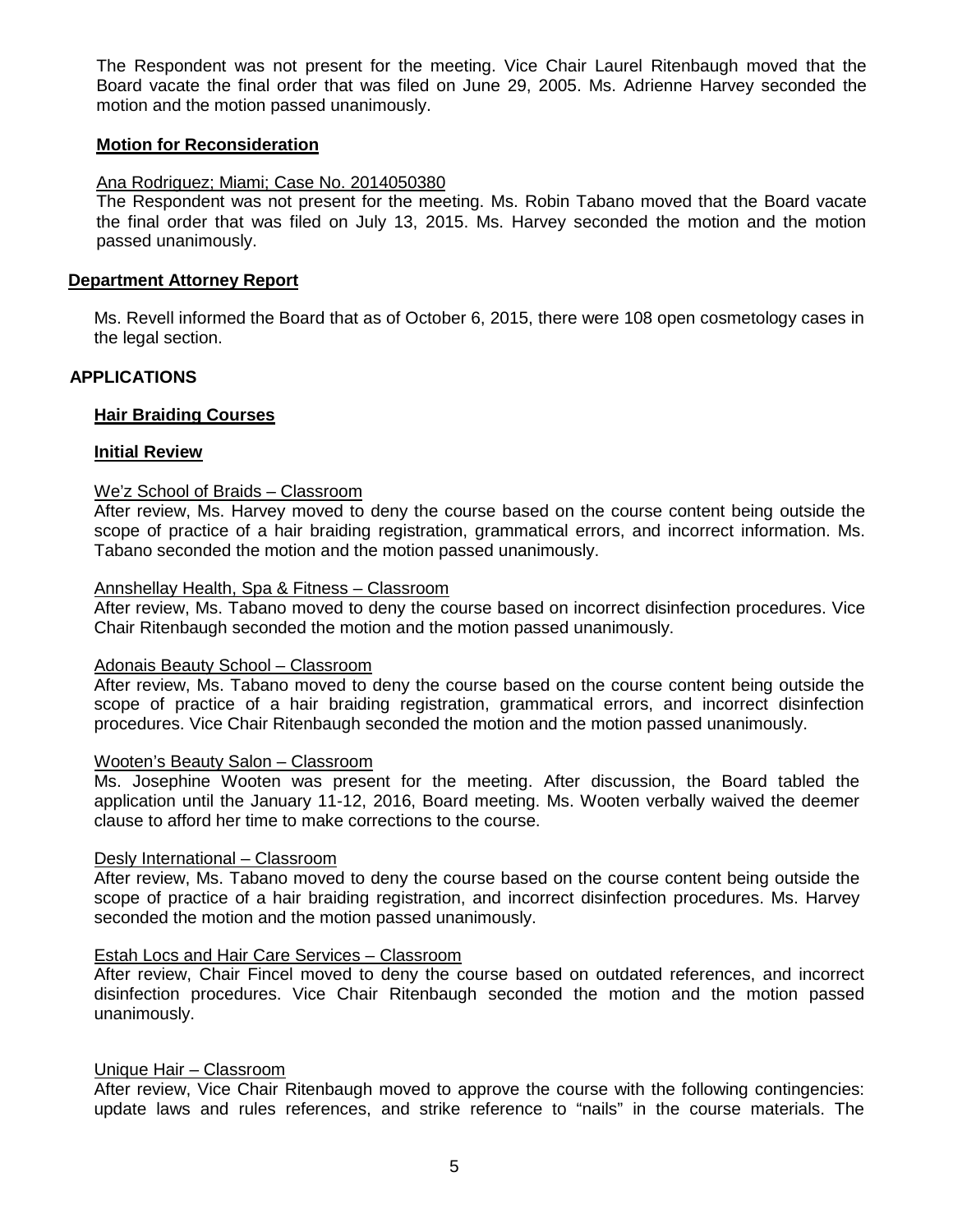corrections must be submitted to the Executive Director within 30 days of the date of the order for approval. Ms. Tabano seconded the motion and the motion passed unanimously.

# **Hair Wrapping Courses**

# **Initial Review**

# Estah Locs and Hair Care Services – Classroom

After review, Vice Chair Ritenbaugh moved to deny the course based on outdated references, and incorrect disinfection procedures. Ms. Harvey seconded the motion and the motion passed unanimously.

## Unique Hair – Classroom

After review, Vice Chair Ritenbaugh moved to approve the course with the following contingencies: update laws and rules references, and strike reference to "nails" in the course materials. The corrections must be submitted to the Executive Director within 30 days of the date of the order for approval. Ms. Harvey seconded the motion and the motion passed unanimously.

# **Body Wrapping Courses**

# **Initial Review**

# Karicare Beauty Institute – Classroom

After review, Vice Chair Ritenbaugh moved to deny the course based on the course content being outside the scope of practice of a body wrapping registration, outdated references, incorrect disinfection procedures, and inappropriate language. Ms. Harvey seconded the motion and the motion passed unanimously.

# Karicare Beauty Institute – Correspondence

After review, Ms. Harvey moved to deny the course based on the course content being outside the scope of practice of a body wrapping registration, outdated references, incorrect disinfection procedures, and inappropriate language. Vice Chair Ritenbaugh seconded the motion and the motion passed unanimously.

# Zaida E. Brett – Classroom

After review, Vice Chair Ritenbaugh moved to deny the course based on the course content being outside the scope of practice of a body wrapping registration, and outdated references. Ms. Harvey seconded the motion and the motion passed unanimously.

# Danik Beauty Academy – Internet

After review, Vice Chair Ritenbaugh moved to approve the course with the following contingency: update Milady references. The correction must be submitted to the Executive Director within 30 days of the date of the order for approval. Ms. Harvey seconded the motion and the motion passed unanimously.

# **Continuing Education Courses**

**Initial Review**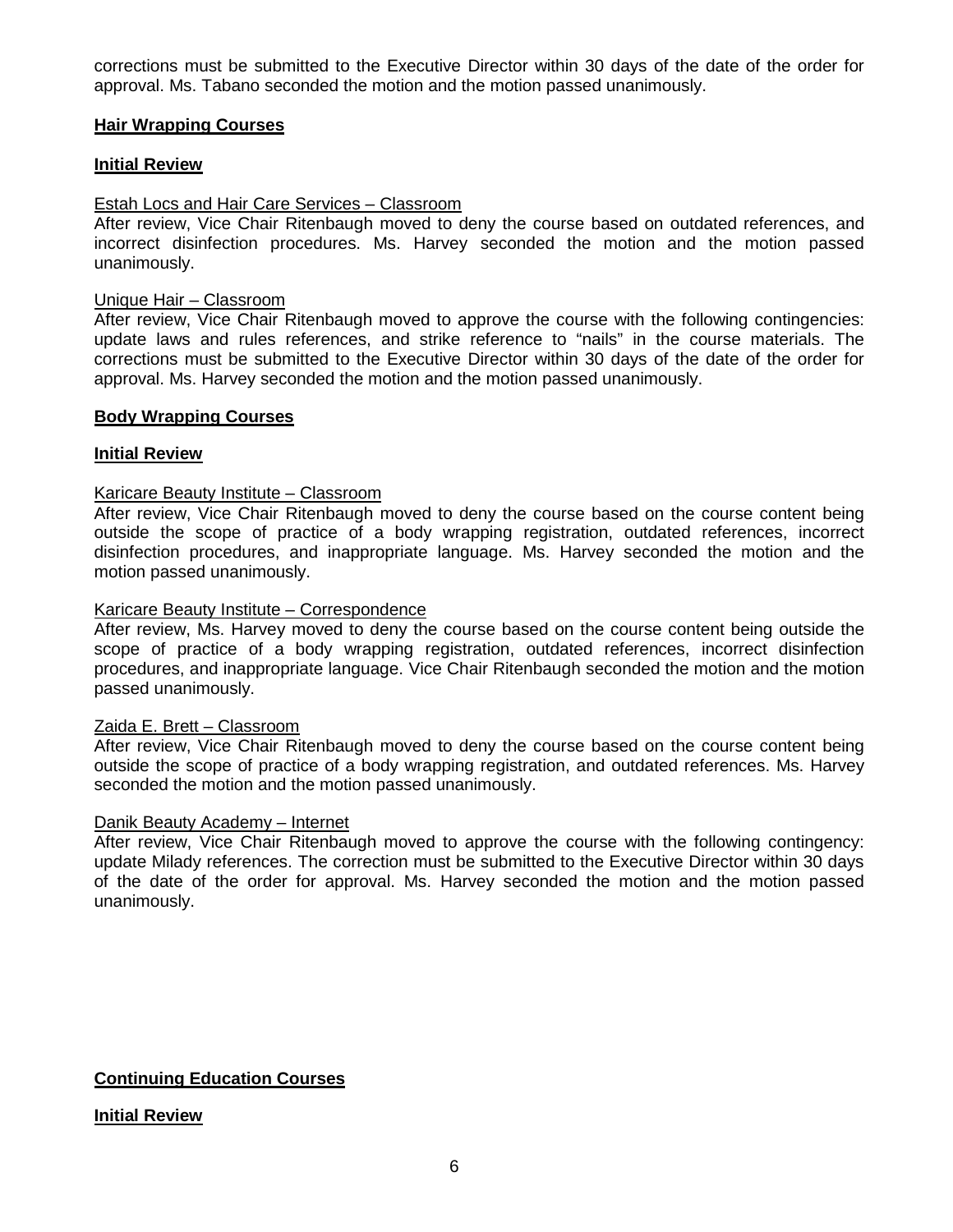# Abigail Road – Continuing Education 16 Hour Internet

After review, Ms. Tabano moved to deny the course based on the course content being outside the scope of practice of Board of Cosmetology licensees, outdated references, and incorrect references. Ms. Fran Poppell seconded the motion and the motion passed unanimously.

# Dermastart – Understanding Skin Conditions Rosacea and Acne 6 Hour Classroom

After review, Chair Fincel moved to deny the course based on incomplete course materials. Ms. Harvey seconded the motion and the motion passed unanimously.

# Dermastart – Cell Deficiency and the Benefit of the Mushroom 4 Hour Classroom

After review, Chair Fincel moved to deny the course based on incomplete course materials. Ms. Harvey seconded the motion and the motion passed unanimously.

# Dermastart – Understanding Chemical Peels 6 Hour Classroom

After review, Ms. Harvey moved to approve the course. Ms. Tabano seconded the motion and the motion passed unanimously.

# American Safety Council – CE Course 16 Hour Internet

After review, Ms. Tabano moved to deny the course based on grammatical errors, outdated references, and incorrect disinfection procedures. Vice Chair Ritenbaugh seconded the motion and the motion passed unanimously.

# BCCredits.ORG – Continuing Education 16 Hour Internet

After review, Ms. Harvey moved to approve the course with the following contingencies: update source dates, and strike reference to Board of Cosmetology newsletter. The corrections must be submitted to the Executive Director within 30 days of the date of the order for approval. Vice Chair Ritenbaugh seconded the motion and the motion passed unanimously.

# BCCredits.ORG – HIV/AIDS 2 Hour Internet

After review, Ms. Harvey moved to approve the course with the following contingencies: update source dates, and strike reference to Board of Cosmetology newsletter. The corrections must be submitted to the Executive Director within 30 days of the date of the order for approval. Vice Chair Ritenbaugh seconded the motion and the motion passed unanimously.

# Zaida E. Brett – Eyelash Extensions 8 Hour Classroom

After review, Ms. Harvey moved to deny the course based on incomplete course materials, and no source dates. Ms. Poppell seconded the motion and the motion passed unanimously.

# Zaida E. Brett – Micro Needling 8 Hour Classroom

After review, Vice Chair Ritenbaugh moved to deny the course based on the course content being outside the scope of practice of Board of Cosmetology licensees. Ms. Harvey seconded the motion and the motion passed unanimously.

# Zaida E. Brett – Micro Current 8 Hour Classroom

After review, Ms. Harvey moved to deny the course based on incomplete course materials, and no source dates. Ms. Poppell seconded the motion and the motion passed unanimously.

# Zaida E. Brett – Microdermabrasion 8 Hour Classroom

After review, Ms. Harvey moved to deny the course based on incomplete course materials, and no source dates. Ms. Poppell seconded the motion and the motion passed unanimously.

# Zaida E. Brett – Permanent Makeup 16 Hour Classroom

After review, Vice Chair Ritenbaugh moved to deny the course based on the course content being outside the scope of practice of Board of Cosmetology licensees. Ms. Tabano seconded the motion and the motion passed unanimously.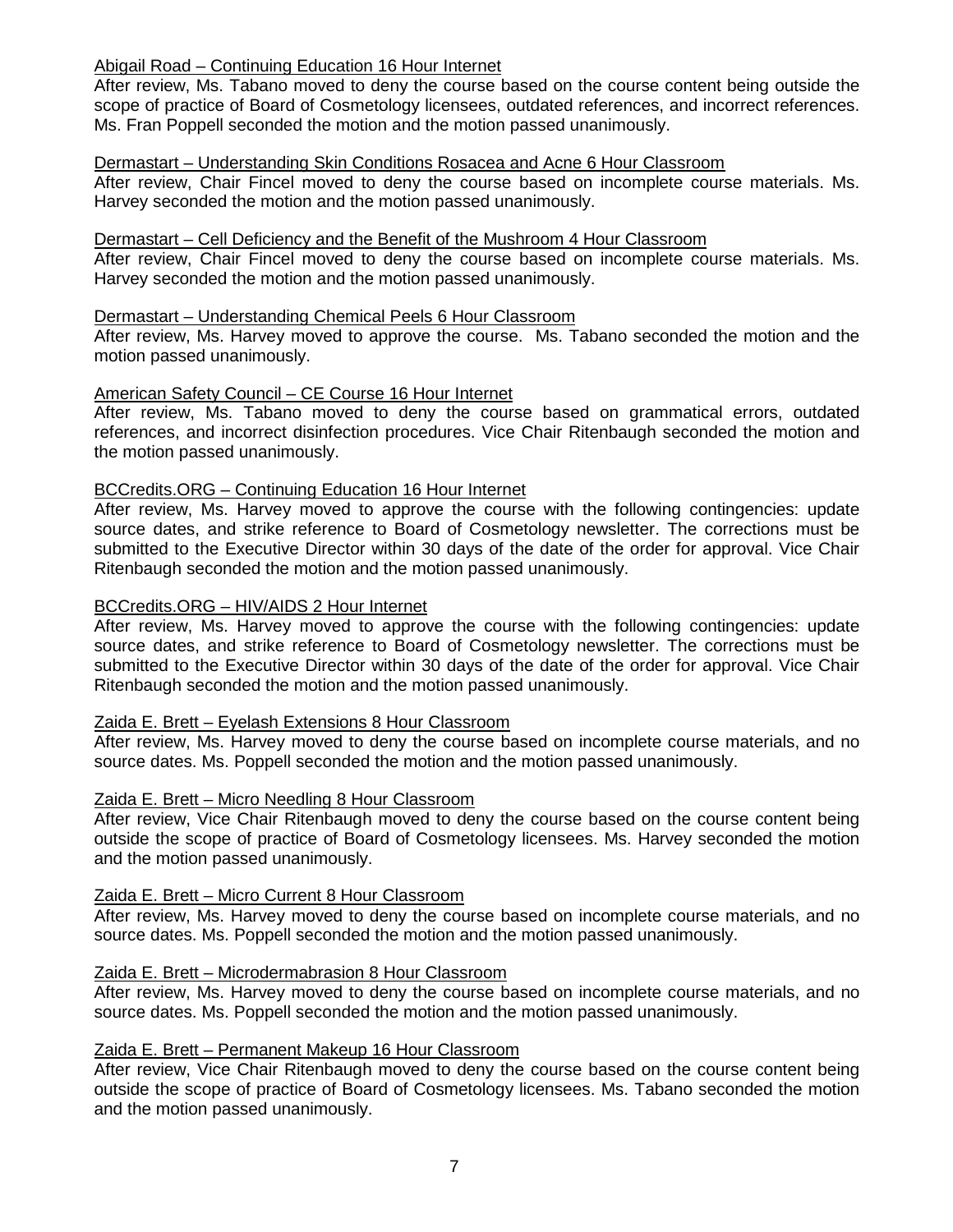# Zaida E. Brett – Acne & Rosacea 8 Hour Classroom

After review, Ms. Harvey moved to deny the course based on incomplete course materials, and no source dates. Ms. Poppell seconded the motion and the motion passed unanimously.

# Zaida E. Brett – Cavitation, Ultrasonic Fat Reduction 8 Hour Classroom

After review, Vice Chair Ritenbaugh moved to deny the course based on the course content being outside the scope of practice of Board of Cosmetology licensees, and incomplete course materials. Ms. Harvey seconded the motion and the motion passed unanimously.

# Zaida E. Brett – Chemical Peels 8 Hour Classroom

After review, Ms. Tabano moved to deny the course based on the course content being outside the scope of practice of Board of Cosmetology licensees, and incomplete course materials. Ms. Harvey seconded the motion and the motion passed unanimously.

# Coecontinuingeducation.com – Florida Nail Composition 16 Hour Internet

After review, Vice Chair Ritenbaugh moved to deny the course based on outdated references, incorrect information, and inappropriate language. Ms. Harvey seconded the motion and the motion passed unanimously.

# Coecontinuingeducation.com – Florida Facial Composition 16 Hour Internet

After review, Ms. Harvey moved to deny the course based on outdated references, incorrect information, and inappropriate language. Vice Chair Ritenbaugh seconded the motion and the motion passed unanimously.

# Coecontinuingeducation.com – Cosmetology Composition 16 Hour Internet

After review, Vice Chair Ritenbaugh moved to deny the course based on outdated references, incorrect information, and inappropriate language. Ms. Tabano seconded the motion and the motion passed unanimously.

# Coecontinuingeducation.com – Cosmetology Composition 16 Hour Correspondence

After review, Vice Chair Ritenbaugh moved to deny the course based on outdated references, incorrect information, and inappropriate language. Ms. Tabano seconded the motion and the motion passed unanimously.

# Coecontinuingeducation.com – Florida Facial Composition 16 Hour Correspondence

After review, Ms. Tabano moved to deny the course based on outdated references, incorrect information, and inappropriate language. Ms. Harvey seconded the motion and the motion passed unanimously.

# Coecontinuingeducation.com – Florida Nail Composition 16 Hour Correspondence

After review, Ms. Tabano moved to deny the course based on outdated references, incorrect information, and inappropriate language. Vice Chair Ritenbaugh seconded the motion and the motion passed unanimously.

# Michael L. Stahl – Sanitation and Sterilization 3 Hour Classroom

After review, Vice Chair Ritenbaugh moved to deny the course based on outdated references, and incorrect disinfection procedures. Ms. Harvey seconded the motion and the motion passed unanimously.

# Michael L. Stahl – Sanitation and Sterilization 3 Hour Correspondence

After review, Vice Chair Ritenbaugh moved to deny the course based on outdated references, and incorrect disinfection procedures. Ms. Harvey seconded the motion and the motion passed unanimously.

Michael L. Stahl – Sanitation and Sterilization 3 Hour Internet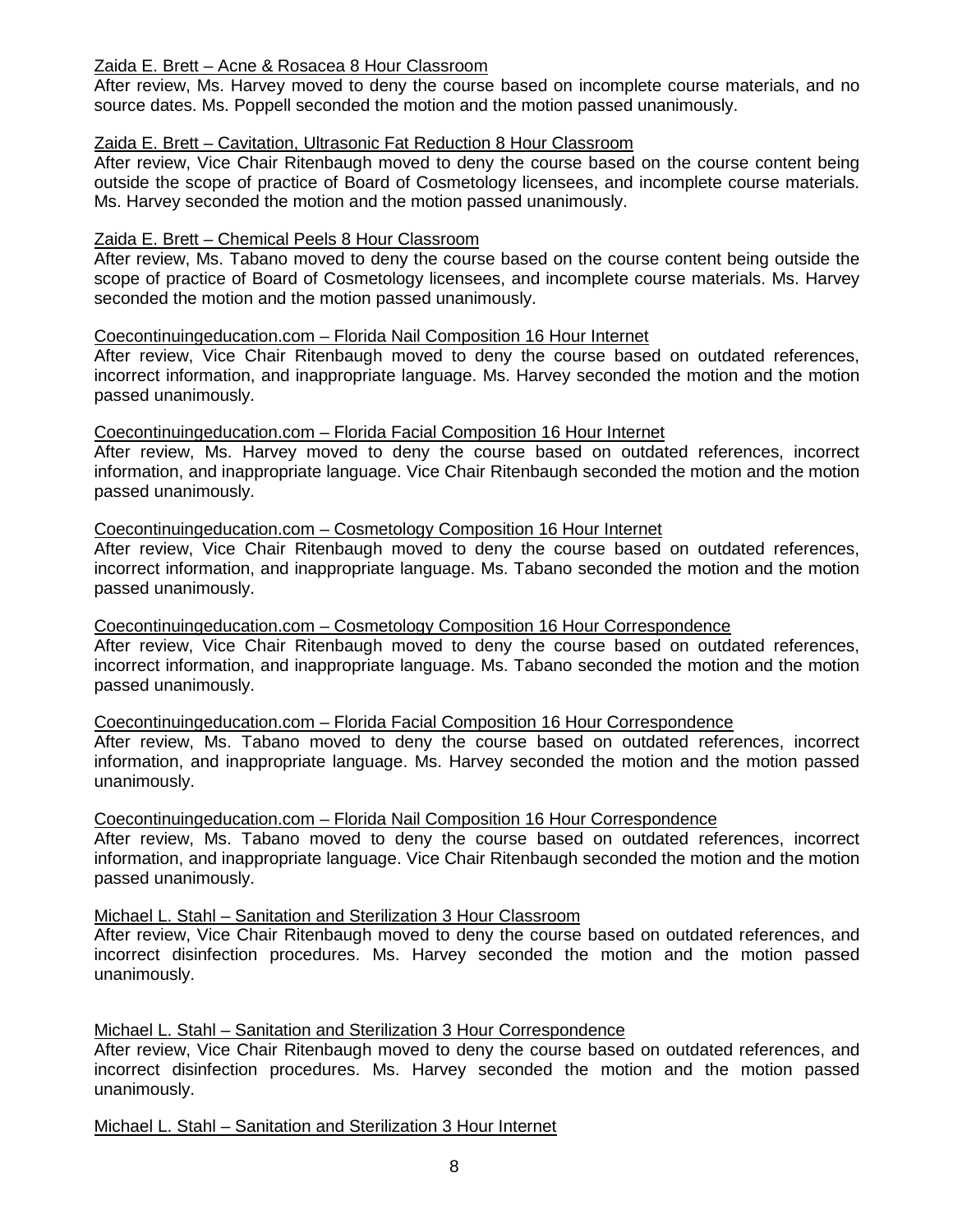After review, Vice Chair Ritenbaugh moved to deny the course based on outdated references, and incorrect disinfection procedures. Ms. Harvey seconded the motion and the motion passed unanimously.

# Kim Moore Hair Education – Head Shape Matters 4 Hour Classroom

After review, Vice Chair Ritenbaugh moved to approve the course. Ms. Tabano seconded the motion and the motion passed unanimously.

# Beauty Industry Council of the Florida Retail Federation – CE Course 16 Hour Internet

After review, Ms. Tabano moved to deny the course based on outdated references, grammatical errors, and incorrect disinfection procedures. Ms. Harvey seconded the motion and the motion passed unanimously.

# Global Trichology – Hair Loss & Scalp Disorders 4 Hour Internet

After review, Vice Chair Ritenbaugh moved to approve the course with the following contingencies: update reference dates, and correct grammatical errors. The corrections must be submitted to the Executive Director within 30 days of the date of the order for approval. Ms. Poppell seconded the motion and the motion passed unanimously.

# Patti Biro and Associates – Your Retail Road Map 3 Hour Classroom

After review, Vice Chair Ritenbaugh moved to approve the course with the following contingency: update Milady references. The correction must be submitted to the Executive Director within 30 days of the date of the order for approval. Ms. Harvey seconded the motion and the motion passed unanimously.

# Danik Beauty Academy – HIV/AIDS License Renewal 2 Hour Classroom

After review, Ms. Tabano moved to approve the course with the following contingency: update reference dates. The correction must be submitted to the Executive Director within 30 days of the date of the order for approval. Ms. Harvey seconded the motion and the motion passed unanimously.

# Beauty Industry Council of the Florida Retail Federation – HIV/AIDS Course 2 Hour Internet

After review, Ms. Tabano moved to approve the course. Vice Chair Ritenbaugh seconded the motion and the motion passed unanimously.

# **ADJOURNMENT**

There being no further business, the meeting was adjourned at approximately 2:15 p.m.

# **Tuesday, October 13, 2015**

The Board of Cosmetology meeting was called to order at approximately 9:00 a.m., by Chair Fincel.

# **Board Members Present Board Members Absent**

Ginny Fincel, Chair Laurel Ritenbaugh, Vice Chair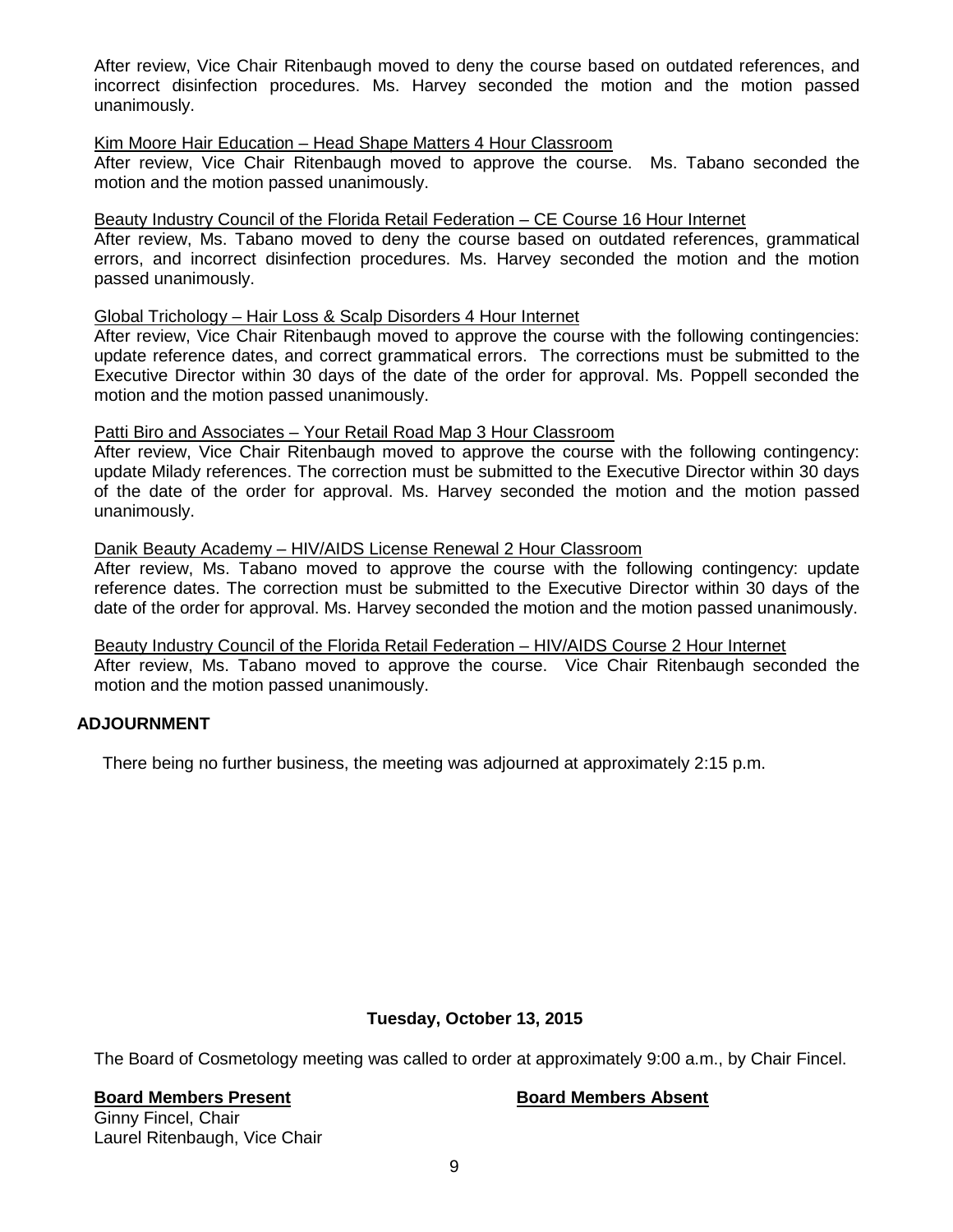Robin Tabano Fran Poppell Adrienne Harvey Rhonda Griffis Stephania Wilson

# **Other Persons Present**

Robyn Barineau, Executive Director, Department of Business and Professional Regulation (DBPR) Doug Dolan, Assistant Attorney General, Office of the Attorney General Ramsey Revell, Assistant General Counsel, Office of the General Counsel, DBPR Rebecca Hayes, Chief Attorney, Office of the General Counsel, DBPR Julie Rowland, Government Analyst, DBPR Beth Pearson, Court Reporter Norma Negron

The meeting was opened with a roll call and a quorum was established.

# **APPROVAL OF MINUTES**

The Board approved the minutes from the July 13-14, 2015, Board meeting.

# **APPLICATIONS**

# **Licensure Applications**

# **Informal Hearing**

#### Wilfredo Astacio

Mr. Astacio was not present for the meeting. Ms. Robyn Barineau, Executive Director, informed the Board that the application was denied at the July 13-14, 2015, Board meeting, based on the noted criminal history. After review, Ms. Tabano moved to uphold the denial based on the noted criminal history. Ms. Poppell seconded the motion and the motion passed unanimously.

# Norma Negron / Puerto Rico

Ms. Negron was present for the meeting and was sworn in by Ms. Beth Pearson, Court Reporter. Ms. Barineau informed the Board that the application was denied at the June 16, 2015, Board meeting, based on unverifiable documentation. After review, Vice Chair Ritenbaugh moved to approve the application. Ms. Tabano seconded the motion and the motion passed unanimously.

# **Initial Review**

# Sara Travis

Ms. Travis was not present for the meeting. After review, Ms. Harvey moved to approve the application. Ms. Tabano seconded the motion and the motion passed unanimously.

# Irelis Perez / Puerto Rico

Ms. Perez was not present for the meeting. After review, Vice Chair Ritenbaugh moved to deny the application based on unverifiable documentation. Ms. Tabano seconded the motion and the motion passed unanimously.

# Yahaira Pabon / Puerto Rico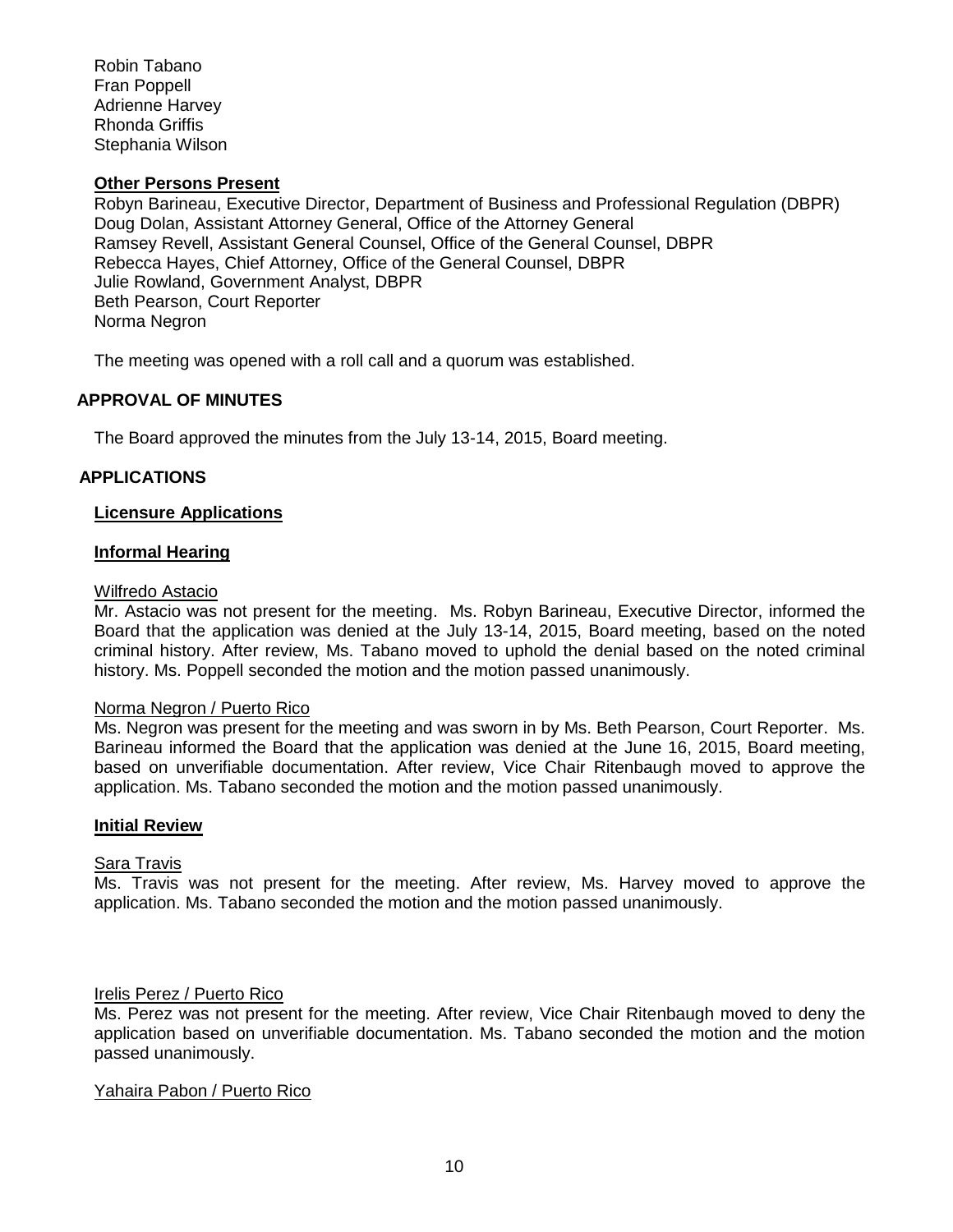Ms. Pabon was not present for the meeting. After review, Vice Chair Ritenbaugh moved to deny the application based on unverifiable documentation. Ms. Tabano seconded the motion and the motion passed unanimously.

# Erin Steele

Ms. Steele was not present for the meeting. After review, Vice Chair Ritenbaugh moved to approve the application. The Board also imposed probation on the license to run concurrent with her criminal probation. Ms. Tabano seconded the motion and the motion passed unanimously.

# Erin Steele

Ms. Steele was not present for the meeting. After review, Vice Chair Ritenbaugh moved to approve the application. The Board also imposed probation on the license to run concurrent with her criminal probation. Ms. Tabano seconded the motion and the motion passed unanimously.

# Erin Steele

Ms. Steele was not present for the meeting. After review, Vice Chair Ritenbaugh moved to approve the application. The Board also imposed probation on the license to run concurrent with her criminal probation. Ms. Harvey seconded the motion and the motion passed unanimously.

# Danny Munoz / Canada

Mr. Munoz was not present for the meeting. After review, Vice Chair Ritenbaugh moved to approve the application. Ms. Harvey seconded the motion and the motion passed unanimously.

# Marcela Hernandez

Ms. Hernandez was not present for the meeting. After review, Vice Chair Ritenbaugh moved to deny the application based on unverifiable documentation. Ms. Harvey seconded the motion and the motion passed unanimously.

# Nilda Jimenez Nieves / Puerto Rico

Ms. Nieves was not present for the meeting. After review, Ms. Tabano moved to deny the application based on unverifiable documentation. Ms. Harvey seconded the motion and the motion passed unanimously.

# **OLD BUSINESS**

# Printing Photos on Licenses

Ms. Barineau informed the Board that the Department continues to research the process of having a picture printed on the license when issued and again at renewal. The Board will further discuss this process at their January 2016 meeting.

# **OTHER BUSINESS**

# **Board Attorney Report**

# Rule 61G5-24.017, Florida Administrative Code – Inactive Status License and Specialty Registration Fees

The Board agreed that this rule should be opened for development. They also agreed that there would be no negative impact on small business nor would there likely be any increase in regulatory costs in excess of \$200,000 in the aggregate within one year after implementation.

Rule 61G5-20.0015, Florida Administrative Code – Performance of Cosmetology or Specialty Services Outside a Licensed Salon

The Board suggested that Mr. Dolan draft proposed language for discussion at the January 2016 Board meeting.

# **Correspondence**